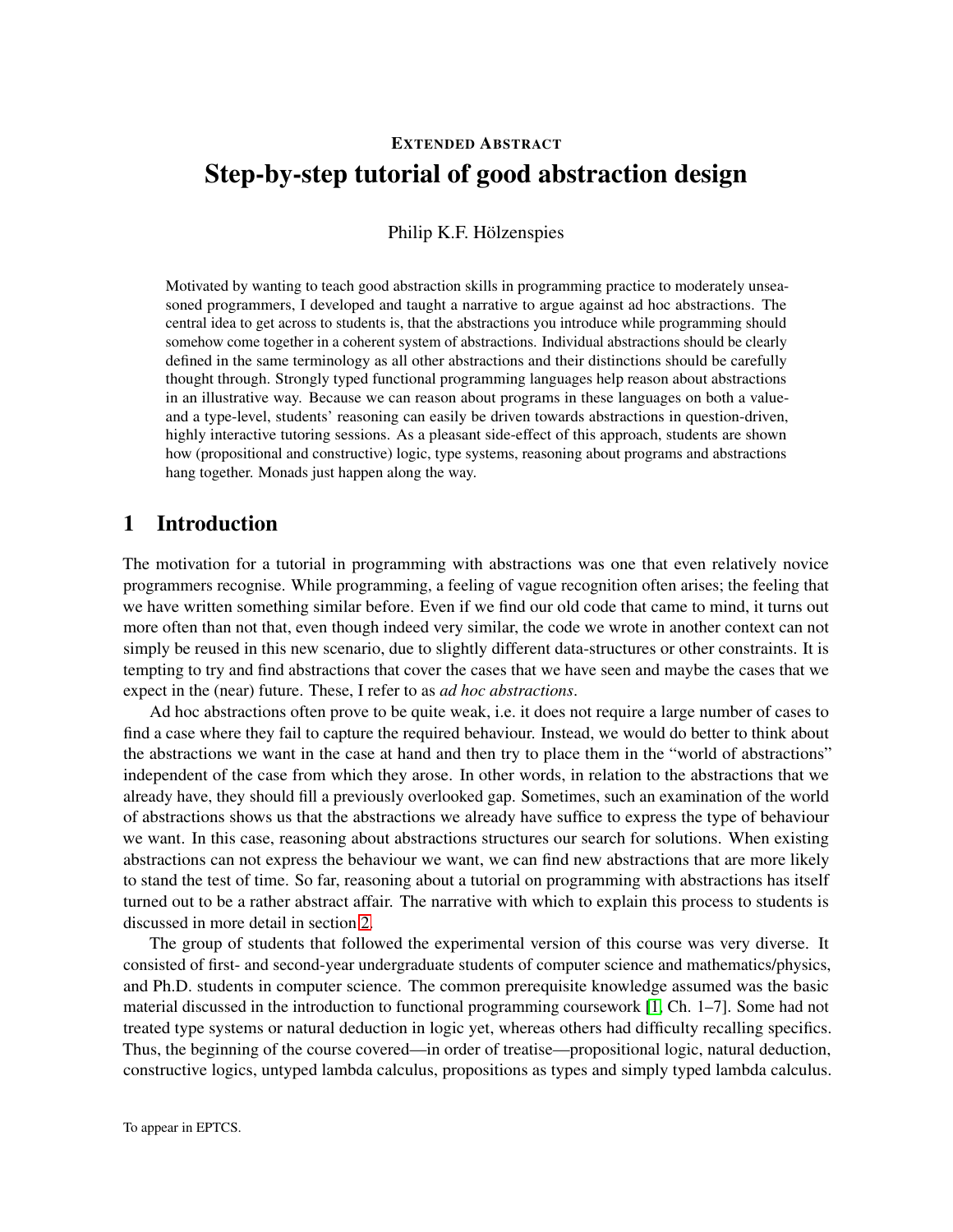<span id="page-1-1"></span>

<span id="page-1-2"></span>Figure 1: Depiction of values outside of and in a context

Of course, the material covered was grossly incomplete and very much geared towards the final goal of having at least a passive understanding of type inference.

As anyone who has taught propositions as type knows, it is (i) woefully lacking good standard lecture material and (ii) a real eye-opener for many students. By treating all these topics in quick succession (one or two sessions on each topic, one session per week, with homework), students experienced a number of these eye-openers in terms of what these formalisms are used for and how they relate to each other. Having spent a final, summarising session on how all of these topics come together in (very simple) Haskell programs, the students had sufficient know-how to proceed to reason about programming abstractions outside of their intended use-cases.

# <span id="page-1-0"></span>2 The Narrative

From their software engineering courses, students know about the virtues of reusable code. Therefore, they are presented with this scenario: Suppose you already have a library of functions on "ordinary values." You can do arithmetic with numbers, test whether a character is lower or upper case, find the length of a list, etc. Now, suppose these values are placed in a *context*, for example, a context expressing whether or not an error has occurred. Thus, instead of ordinary values, your values are either "an error has occurred" or "all is well and 'this' is your ordinary value." You must now redefine all your functions to work on error-or-value values, instead of directly on values. In other words, you must give equivalent function definitions that know about error annotation. Finally, suppose that you create different contexts, e.g. non-deterministic values, values dependent on a state (with simple parsers as an example), etc. You must now redefine all your functions for all your contexts.

These example contexts are made concrete by giving Haskell definitions for them. Since the choices of type definitions and type classes (and instances of the former in the latter) in Haskell also take into account efficiency and the wider programming practice, the examples provided are not always compatible with definitions in Haskell's prelude. If some of these examples look as if containing errors, this is why. So for the examples mentioned above, the students are presented with these definitions:

```
data Maybe a = Nothing | Just a - Error contexts
data NonDet a = ND [a] -- Non-determinism
data Parser a = Parser (String \rightarrow [(a, String)])
```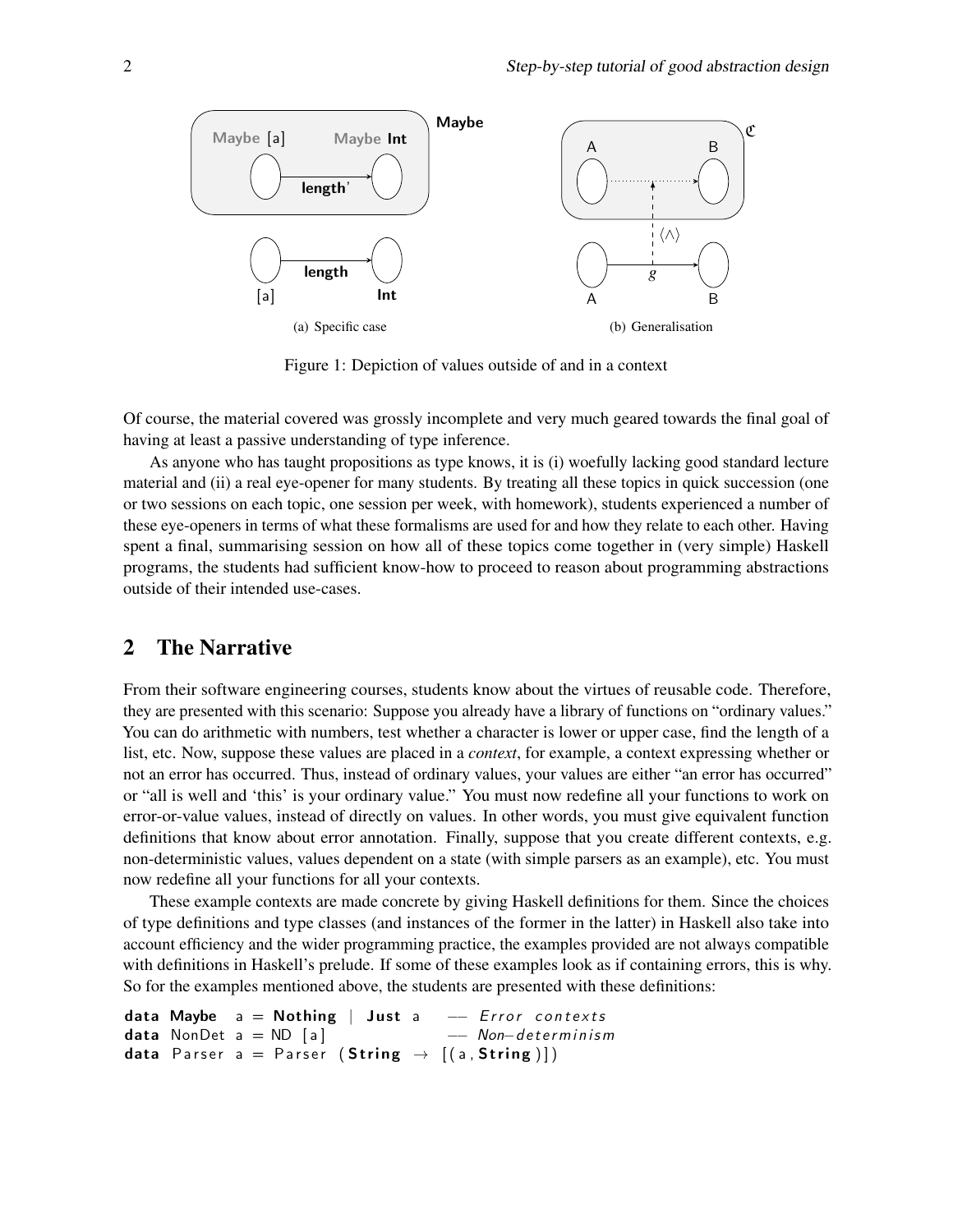Next, students are presented with the graphic depicted in figure [1\(a\).](#page-1-1) This illustration serves as an example to introduce this graphical notation and makes the relation between 'ordinary values' and values in a context more obvious. As an exercise, the students must implement length' and a few other examples on the concrete contexts they have seen as examples. This both gives them a better understanding of the intended semantics of these contexts and lets them recall the aforementioned feeling of writing the same code in a different way over and over again. After these exercises, the illustration is generalised (as shown in figure [1\(b\)\)](#page-1-2), using A and B to represent concrete types (i.e. non-variable types in the language sense, but representative of any type the student may want to envision) and  $\mathfrak C$  to represent a similarly concrete context. The types in the context are no longer explicitly labelled as  $\mathfrak{C}$  A, because their position inside the shaded context makes this sufficiently clear. The function inside the context is now drawn dotted, because it is never explicitly defined, but rather the result of a projection of the 'normal' function g into the context. The operator providing this projection is drawn dashed. All operators that implement abstractions are drawn dashed in this notation.

#### 2.1 Abstractions

At this point, we begin discussing abstractions as things not tied to the specific cases that we have seen thus far. Having implemented a few versions of previously existing functions for different contexts, students are now already under the impression that there exists a generalisation to apply a function on regular values to those in context. However, this generalisation only generalises over the functions, not over the contexts, as the students have discovered in implementing the save function on different contexts and different functions on the same context. Thus, it is a property of the context whether or not 'normal' functions can be applied in context. This is where abstractions are introduced as type classes for contexts.

The Haskell prelude has a lot of historically motivated choices that I did not consider consistent from a pedagogical point of view. Since the students may well be using real Haskell libraries in their near future, I opted to not use Haskell class names and vary the notation somewhat. Inspired by the applicative notation[\[3\]](#page-5-1), all operators that implement an abstraction on a context are written as an operator between angled brackets. Furthermore, only one (dashed) arrow is added in the diagram per abstraction. In other words, the type classes introduced to implement abstractions always contain precisely one operator or function. Students are advised that this is not necessarily a good strategy for efficient implementations, but merely a way to reduce complexity for the tutorial examples.

Having discussed types extensively in previous sessions, students can now give the types for the type class that implements the operator depicted in figure [1\(b\):](#page-1-2)

```
class Into c where (\langle \wedge \rangle) :: (\alpha \rightarrow \beta) \rightarrow c \alpha \rightarrow c \beta
```
The students must now give instances of this type class for all type definitions discussed so far. In the small tutorial group in which I tried this method of explanation, it was quite productive to come up with these instances with the entire group. To this end, I only guided the discussion by asking questions (e.g. What type does your solution have?) and engaging with the people that were not yet very sure. The group as a whole produced instances on the board (the entire tutorial was done on board and paper; without computers).

#### <span id="page-2-0"></span>2.2 Breaking abstractions to find new abstractions

All examples up to this point have dealt with unary functions. The graphical notation used initially seems to pose a purely denotational problem. Students accept without problems that the type of a binary function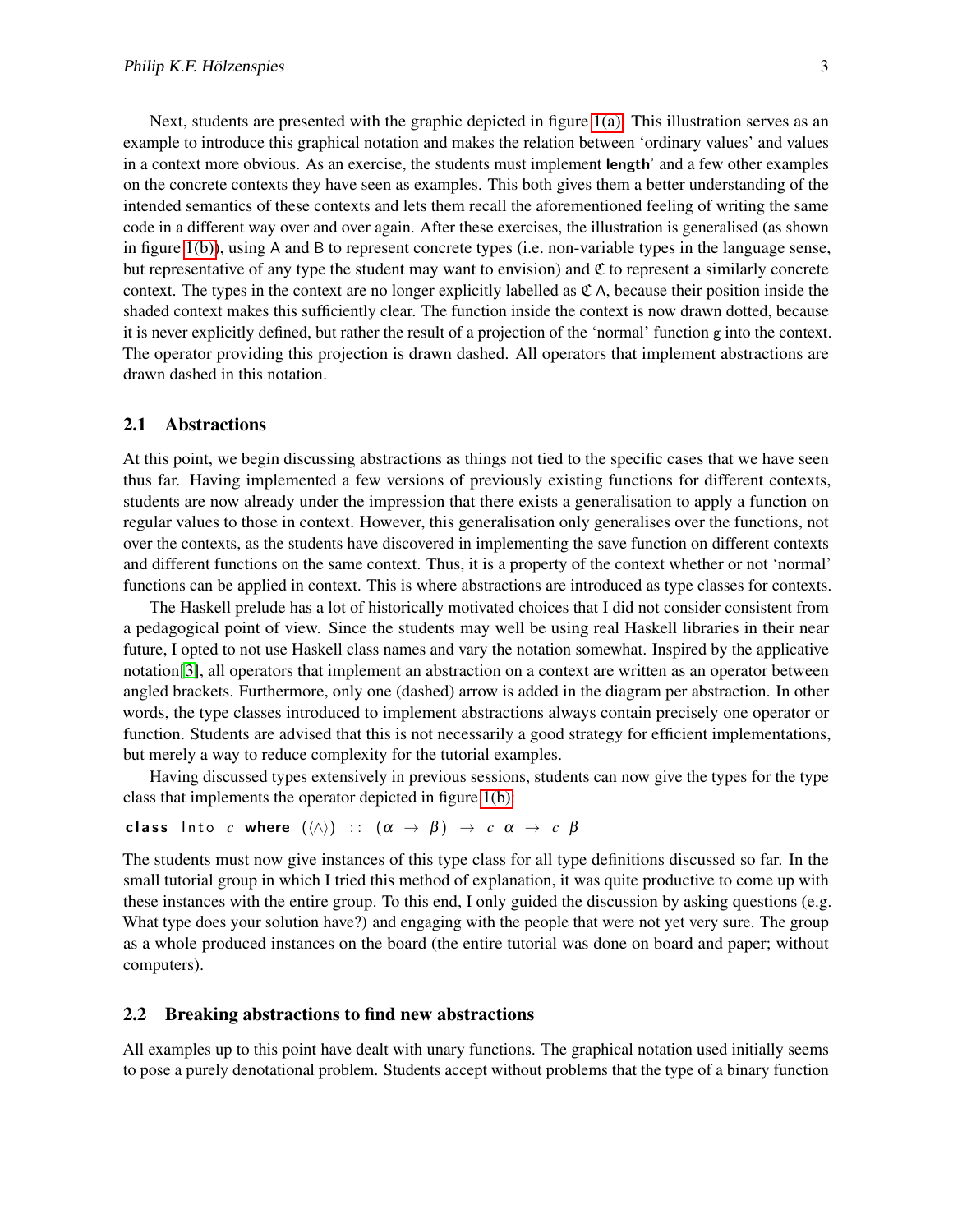<span id="page-3-0"></span>

Figure 2: Breaking the abstraction with binary functions

applied to one function is again a function, i.e.

<span id="page-3-1"></span>
$$
\frac{\Gamma \vdash h : A \to B \to C \qquad \Gamma \vdash x : A}{\Gamma \vdash h \ x : B \to C}
$$
 <sub>Application</sub>

Having done basic functional programming, the students should have no problem with the first-class citizenship of functions. The only problem with the graphical notation is that a function is simultaniously an object in a set of functions and a mapping between two other sets. I have chosen to use Haskell's explicit function application operator (\$) to denote the mapping from an object in the set  $B \rightarrow C$  to the mapping between the sets B and C, as shown in figure [2\(a\).](#page-3-0) Students were then asked how to apply the function *h* in the figure to two arguments. Many students came up with the solution to project \$ itself into the context C using  $\langle \wedge \rangle$ . The next question I asked of the group was to type check this option. Although by no means easy at this stage, most students do construct this inference:

$$
\frac{\varphi}{\Gamma\vdash \texttt{\$}: (\alpha\rightarrow\beta)\rightarrow\alpha\rightarrow\beta}\frac{\psi}{\Gamma\vdash(\wedge):(\varphi\rightarrow\psi)\rightarrow\mathfrak{C}\ \varphi\rightarrow\mathfrak{C}\ \psi}
$$
\n
$$
\frac{\Gamma\vdash((\texttt{\$})\langle\wedge\rangle):\mathfrak{C}\ (\alpha\rightarrow\beta)\rightarrow\mathfrak{C}\ (\alpha\rightarrow\beta)}{\Gamma\vdash((\texttt{\$})\langle\wedge\rangle):\mathfrak{C}\ (\alpha\rightarrow\beta)\rightarrow\mathfrak{C}\ (\alpha\rightarrow\beta)}
$$

and from the figure, they come up with the desired type, viz.

$$
\Gamma \vdash \mathsf{?} : \mathfrak{C} \; (\alpha \to \beta) \to \mathfrak{C} \; \alpha \to \mathfrak{C} \; \beta
$$

Although students see these two types do not match, asking them to draw their inferred type in figure  $2(a)$  can lead to confusion. Drawing it for them (figure  $2(b)$ ) does clarify and it makes abundantly clear that a new abstraction is required, which the students themselves can both specify and implement for the type definitions already given. Unfortunately,  $\langle \hat{\mathbf{s}} \rangle$  is used in the applicative notation [\[3\]](#page-5-1) for functors, which correspond with our abstraction Into. However, because of the correspondence with the \$ on ordinary values, I have decided to use  $\langle \hat{\mathbf{s}} \rangle$  for application in a context nonetheless.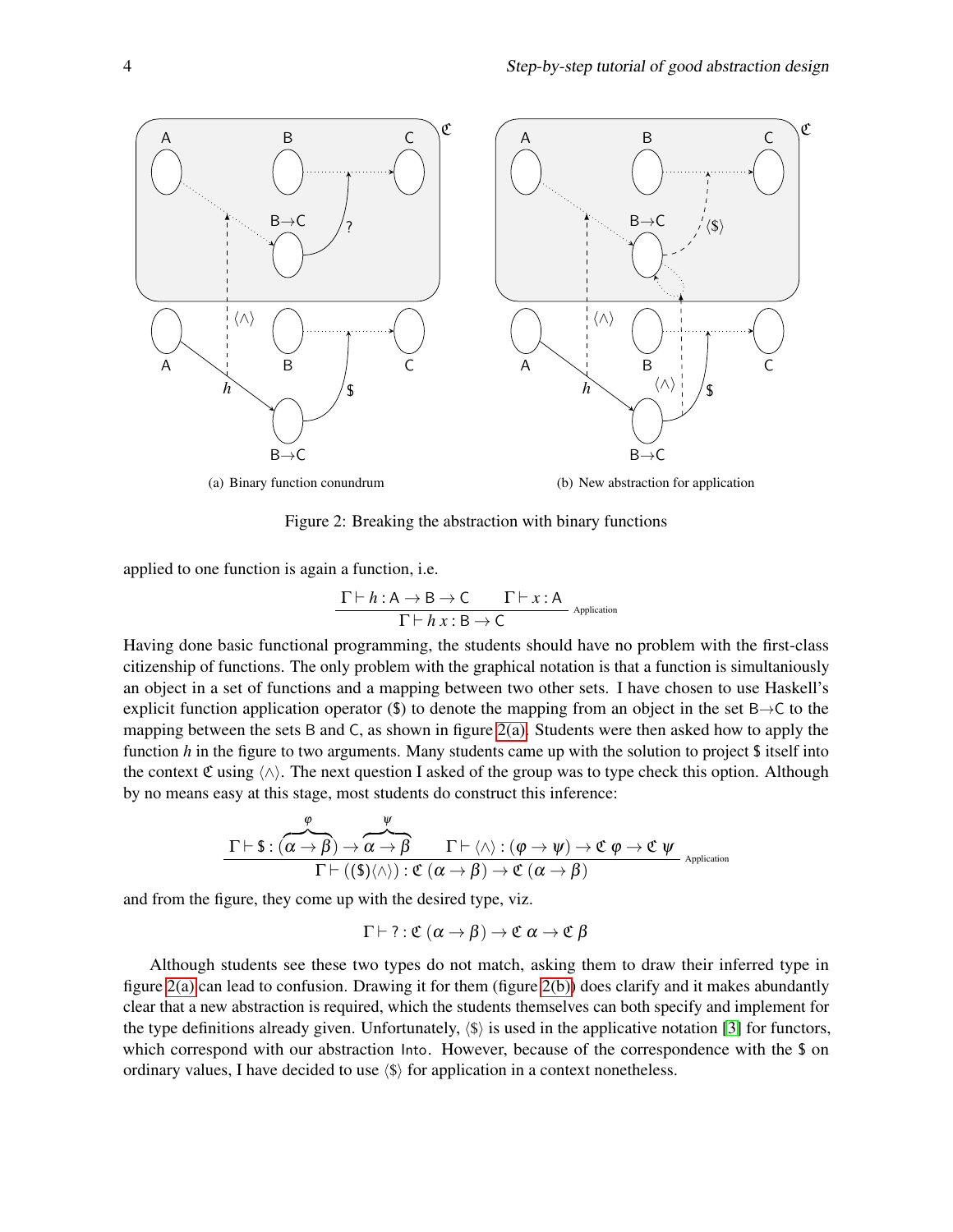class Apply *c* where  $\langle \$\rangle$  :: *c*  $(\alpha \rightarrow \beta) \rightarrow c \alpha \rightarrow c \beta$ 

#### 2.3 Getting into context and further context operations

Having discussed how to apply functions on values in context, it is now high time to discuss how these contexts come about in the first place. First, we treat specific functions that introduce specific contexts. These examples use the semantics of the corresponding contexts directly, e.g.

```
invert x = if x == 0 then Nothing else 1 / x :: Maybe Float
\text{pickOneOf} = \text{ND} :: [a] \rightarrow \text{NonDet} a
readChar = Parser \setminus (c:cs) \rightarrow [(c,cs)] :: Parser Char
```
Next, we discuss how to insert ordinary values into contexts or how to generalise the expressions of error occurring, which both require new abstractions

```
class Point c where point :: \alpha \rightarrow c \alphaclass Failure c e where fail :: e \rightarrow c \alpha
```
Failure is the first new abstraction that does not apply to all the contexts discussed. Although some students will immediately try to 'fix' the definition of these contexts. This is a good point to discuss how not all abstractions are universally applicable to all contexts. By using a multi-parameter type class for failure, which parametrises over the representation of errors, it can be further illustrated to students that some contexts that capture failure have no way to express errors explicitly (e.g. Maybe), whereas others do (e.g. Either e). This is revisited in section .

In further discussion of examples, new abstractions arise in a fashion similar to that discussed in section [2.2.](#page-2-0) Most notably, when trying to (non-deterministically) pick a number between one and a non-deterministic number, nested contexts occur naturally, i.e.

pickOneOf  $\langle \wedge \rangle$  ( $(\lambda \rightarrow [1..x]) \langle \wedge \rangle$  pickOneOf [10..20]) :: NonDet (NonDet Int)

This inspires yet-anther-abstraction, which students do not perceive as something special:

class Join *c* where join ::  $c$  ( $c \alpha$ )  $\rightarrow$   $c \alpha$ 

If students are now presented with any common example from monad tutorials, they examine the abstractions they have to determine whether a new abstraction is needed for the bind operation. After drawing the system of abstractions (figure [3\)](#page-5-2) and (graphically) determining the type of the bind operator, they simply deduce the implementation as being a combination of  $\langle \wedge \rangle$  and join.

From the definition of Join, students recognise that contexts are themselves manipulable objects, i.e. they are first-class to the language. Introducing them to other abstractions, such as error recovery  $(\langle \rangle)$  and state aggregation (empty and  $\langle + \rangle$ , effectively giving rise to Monoid) has now become a natural process.

#### 2.4 Combination of different contexts

The last stage in the tutorial is the discussion of the combination of different contexts into new contexts. To this end, students are presented with *context transformers*<sup>[1](#page-4-0)</sup> as "contexts with a context-shaped hole in them." In terms of presentation, very little new material is required. The major contribution of this final topic comes from exercises. By doing a lot of exercises about transformers, in the terminology as used above, students can put their newly acquired insights to the test.

<span id="page-4-0"></span><sup>&</sup>lt;sup>1</sup>Similar to monad transformers, but not requiring the monad constraint.